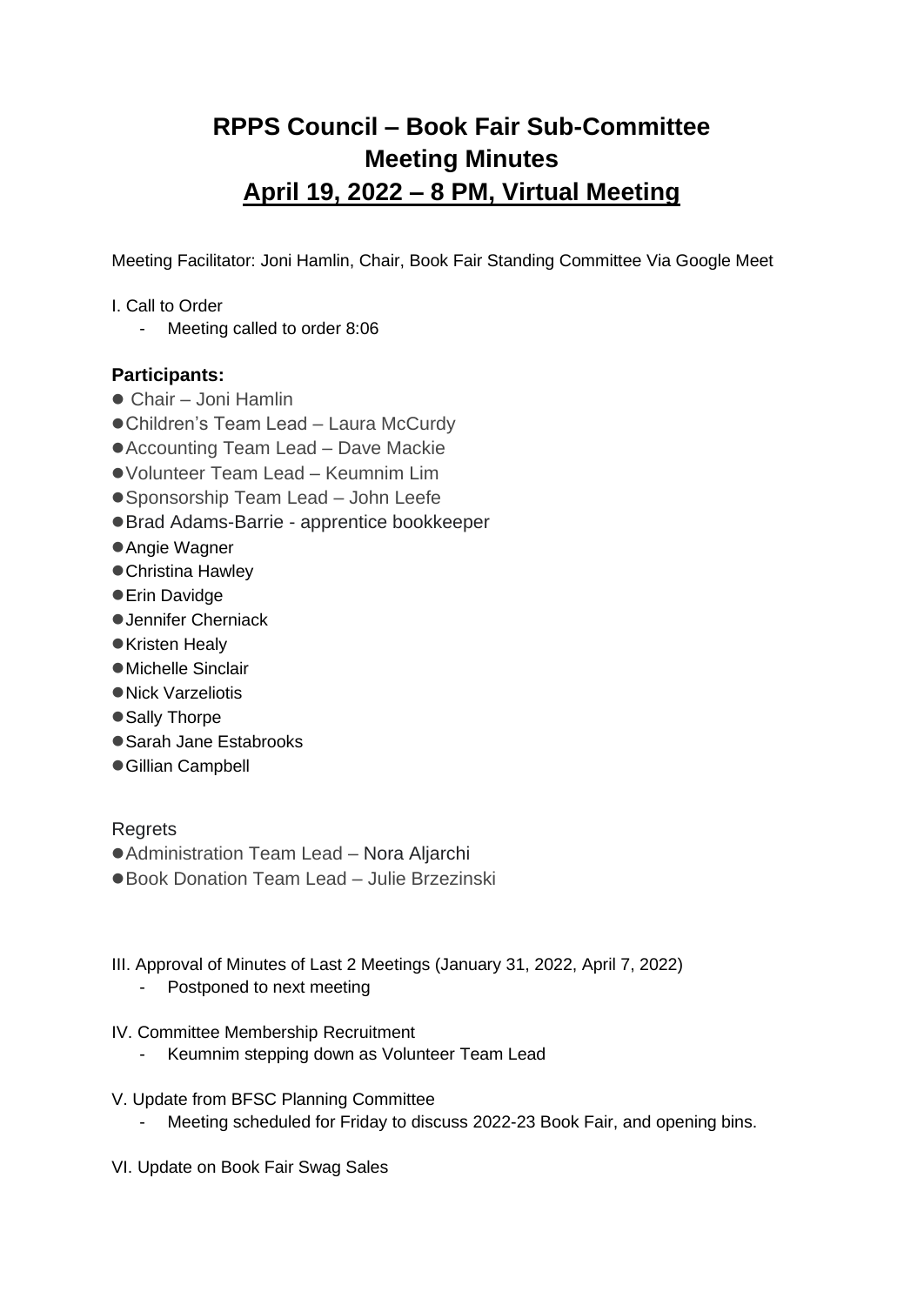- Update by Jennifer Cherniak
- Minimum order almost achieved, planning to place order in June
- Distribution at Book Fair wrap up party (June)

### VII. Chair Report/Next Steps

### a) Updating BFSC Terms of Reference

- Brief overview of fraud for parents not familiar with this history.
- Purpose of updating the TOR is to strengthen the BF Committee.
- Current terms of reference (TOR) were developed in the aftermath of the fraud, and are very strict. The Book Fair, a separate entity at the time, was made a subcommittee of the school council.
- The TOR needs to be updated to ensure BF institutional knowledge is not lost due to interruptions caused by the Covid-19 pandemic.
- Primary change is to allow community members to hold BFSC positions (not currently allowed in the TOR).
	- Teams composed of both parents and community members will allow parents who have left the school to participate on the committee, providing a more stable pool of volunteers and maintaining institutional knowledge.
	- Accounting team would be appointed by school council treasurer, and must be parents at the school.
	- The BFSC would be lead by a co-chair team, ideally a parent and a community member (agreed to by council)
- Discussion:
	- JL recommended a change in terms on p.13: reference to dismissal of members - should be 'summary conviction and indictable' - Canadian term. - Noted
	- ED how will the TOR be brought into effect?
		- Must be approved by school council
	- BAB important to have dispute resolution mechanisms in the terms of reference. Parent members should have 'the final say' on how Book Fair is run.
		- JH cited text from updated TOR, agreed that the language needs to be clarified. The head of Book Fair is technically council chair, this needs to be made clearer.
	- JH asked committee members to review updated TOR and provide feedback that will be compiled into an updated document.
- Concerns were raised about the lack of awareness among the staff and parent body regarding the precarious position Book Fair is in.
	- CH mentioned possible end of BF in the staffroom, teachers upset, worried.
	- ED lack of cohesion among the parents due to covid, ST feels the problem isn't understood by the parents.
	- ST raised the idea of focusing our response.
		- Where does the effort need to be applied (school vs board level)
		- What are the roadblocks? (Is the gym going to be available for Book Fair? If not, why not?
	- JH will continue to get the word out.
	- JH need to have a meeting at the board.